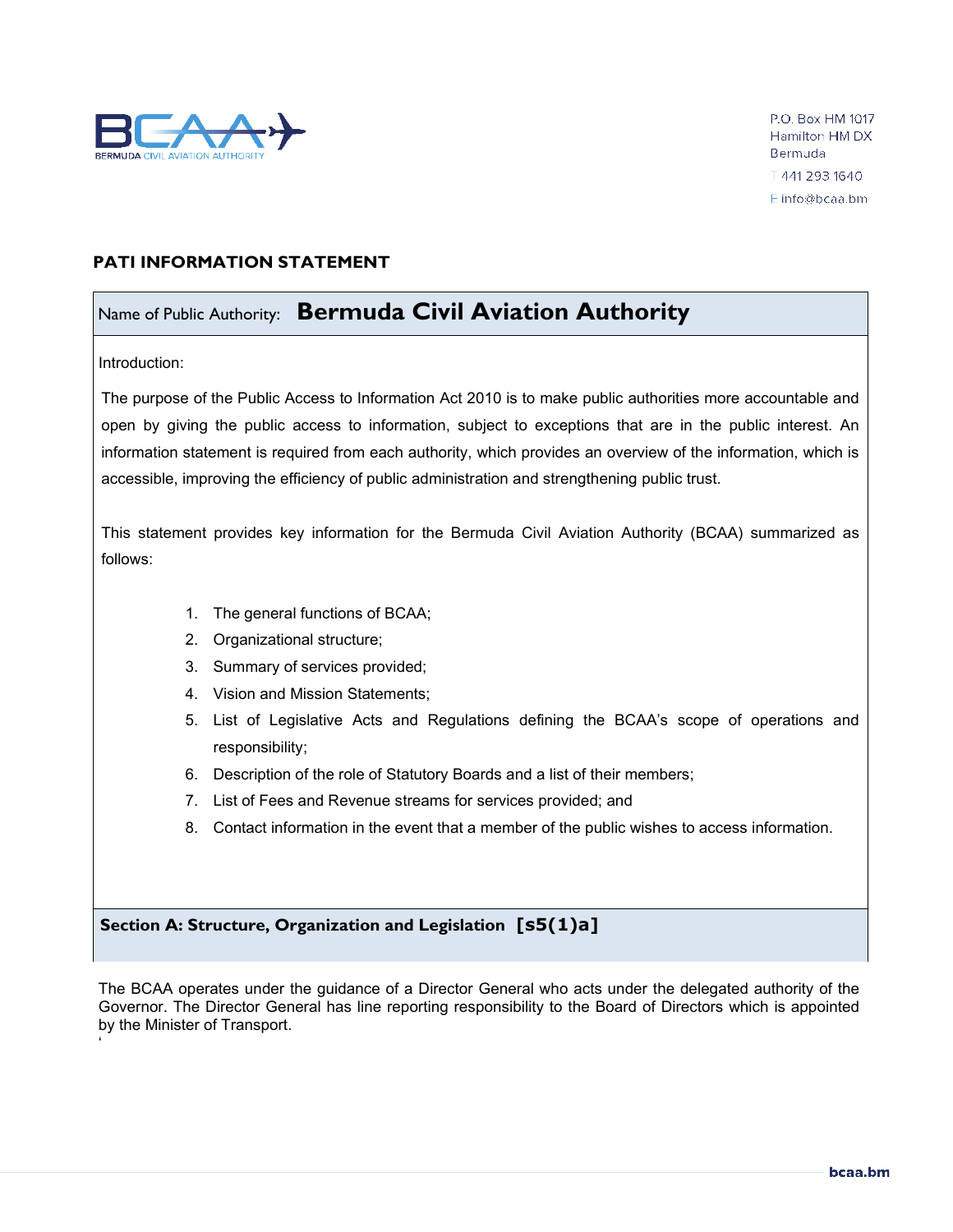



Board of Directors

Kim Wilkerson, Chairman Lynesha Lightbourne, Deputy Chairman Thomas Dunstan, Ex-Officio – Director General Anthony Whaley Michael-Jay Landy (Laurence) Lloyd Holder Kelly Francis

 $\bar{\mathbf{v}}$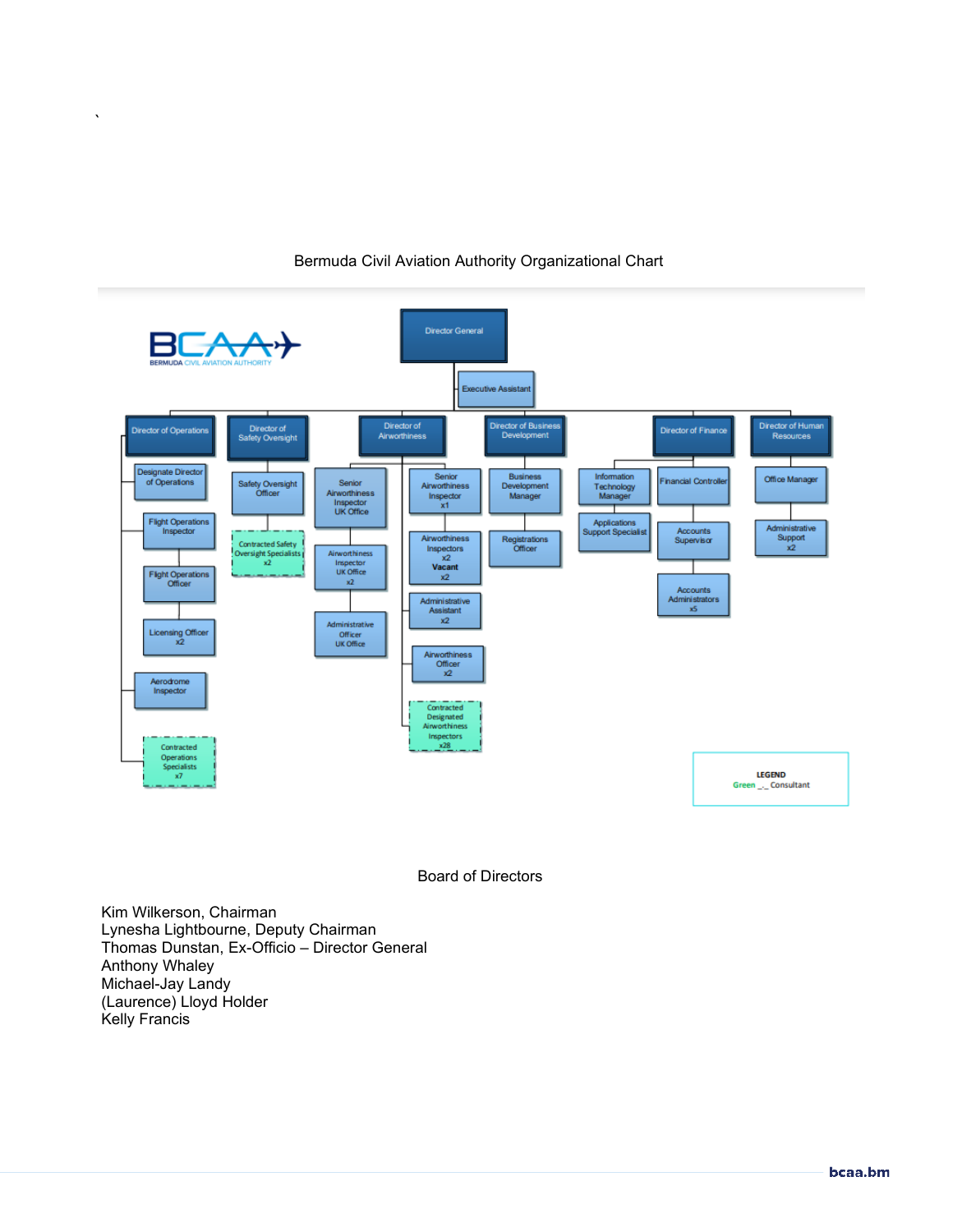# **Legislation**

`

The BCAA discharges its duties in accordance with the Air Navigation (Overseas Territories) Order 2013 (AN(OT)O) as well as satisfying the requirements of the Bermuda Government and the International Civil Aviation Organisation (ICAO).

- The Articles and Annexes of the Chicago Convention on International Civil Aviation;
- The Civil Aviation Act 1949 (Overseas Territories) Order 1969, amended 1968, 1971, 1978 and 1982;
- The Civil Aviation Act 1971 (Overseas Territories) Order 1976;
- The Air Navigation (Overseas Territories) Order 2007, as amended;
- The Civil Aviation (Investigation of Air Accidents and Incidents) Regulations 2001.

# **Means of Compliance**

The following documents are used by the BCAA as a declared means of compliance:-

OTAR Part 1: Definitions, Abbreviations and Units of Measurement;

OTAR Part 13: Occurrence Reporting;

OTAR Part 21: Certification of Aircraft;

OTAR Part 36: Aircraft Environmental Standards;

OTAR Part 39: Continued Airworthiness Requirements;

OTAR Part 43: General Maintenance Requirements;

OTAR Part 47: Aircraft Registration and Marking;

OTAR Part 61: Pilot Licences and Ratings;

OTAR Part 63: Flight Engineer Licences and Ratings;

OTAR Part 65: Air Traffic Service Personnel Licences and Ratings;

OTAR Part 66: Aircraft Maintenance Personnel Licensing;

OTAR Part 67: Medical Standards and Recognition of Medical Examiners;

OTAR Part 77: Activities Affecting Airspace;

OTAR Part 91: General Operating Instructions;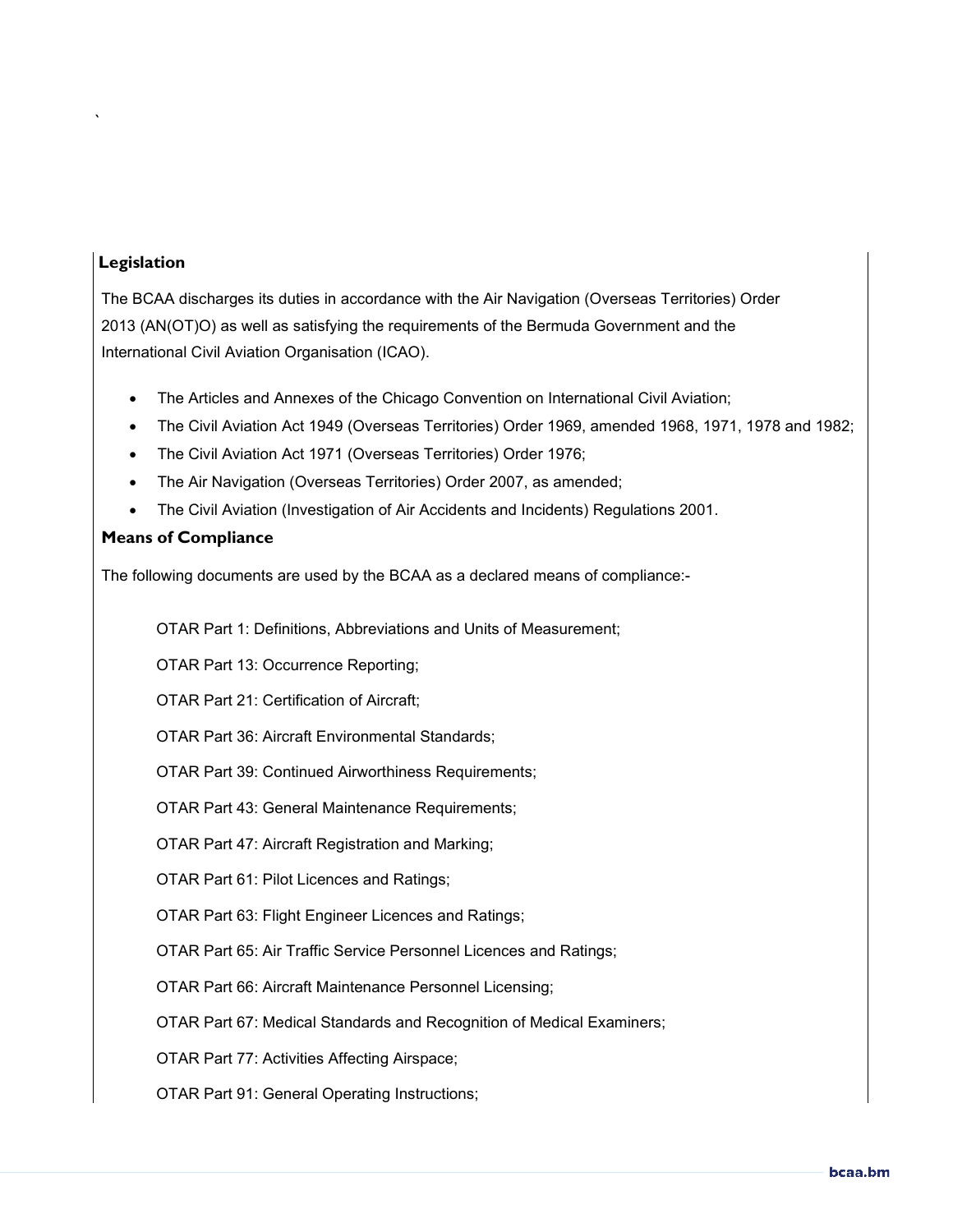OTAR Part 92: Carriage of Dangerous Goods;

OTAR Part 119: Air Operator Certification;

`

OTAR Part 121: Commercial Air Transport Operations – Large Aeroplanes;

OTAR Part 125: Complex General Aviation including Corporate Operations;

OTAR Part 135: Commercial Air Transport Operations – Helicopters and Small Aeroplanes;

OTAR Part 139: Certification of Aerodromes;

OTAR Part 140: Rescue and Fire Fighting Services Requirements;

OTAR Part 145: Aircraft Maintenance Organisation Approval;

OTAR Part 171: Aeronautical Telecommunication Services;

OTAR Part 172: Air Traffic Service Organisation Approval;

OTAR Part 173: Flight Checking Organisation Approval;

OTAR Part 174: Meteorological Services for Aviation;

OTAR Part 175: Aeronautical Information Service;

OTAR Part 176: Instrument Flight Procedures Approval;

OTAR Part 177: Aeronautical Charts; and

OTAR Part 178: Security

### **Section B: 1) Functions, powers, duties of the Authority [s5(1)b]**

The BCAA acts under authority delegated from the United Kingdom Government (via the Governor) in accordance with the AN(OT)O, as amended.

We are also responsible for the development of policy and regulation of civil aviation activities in Bermuda. This includes all matters relating to the licensing, certification and regulation of aircraft, flight crews and aerodromes, together with all air navigation services aspects, and the regulatory oversight of the L.F. Wade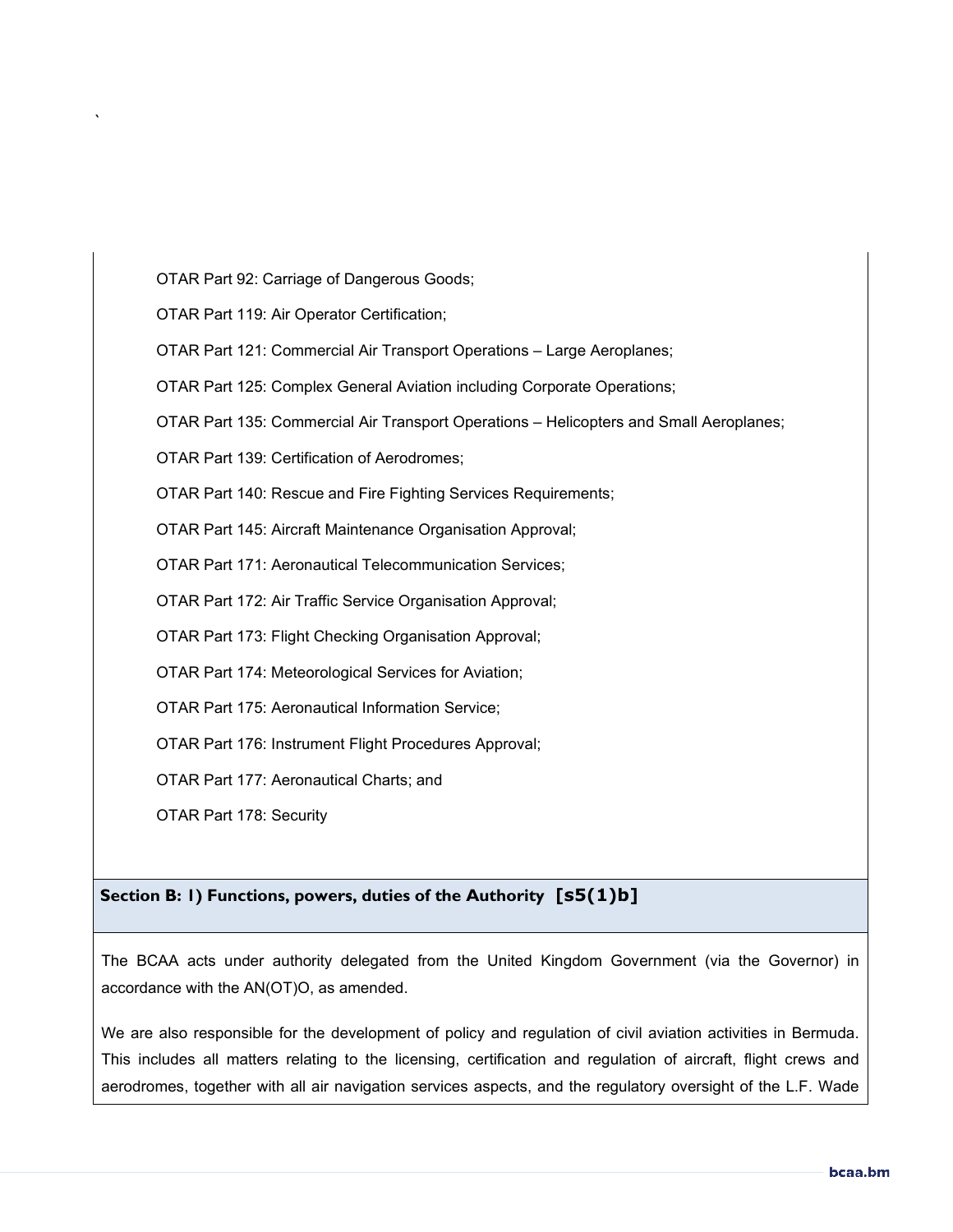International Airport. The BCAA further advises the Government on matters relating to the economic regulation of air transport and air services development. In this activity, we work closely with the UK Department for Transport. The BCAA also develops and maintains the following registers:

- Bermuda Register of Aircraft
- Bermuda Register of Aircraft and Aircraft Engine Mortgages

The maintenance of the above registers includes all matters related to the licensing, certification and regulation of aircraft, flight crews and maintenance organisations, as well as the execution of regulatory oversight transfer agreements (ICAO Convention on Civil Aviation Article 83*bis*).

### **Vision, Mission, Values and Strategic Safety Goal**

**Vision** To attain the highest international standards of civil aviation whilst maintaining a sustainable aircraft register.

**Mission** Collaboratively, with our industry partners, we develop and implement clear regulations, procedures and standards throughout the Bermuda civil aviation industry. Our approach is to be responsive, proactive and pragmatic to continuously improve safety.

### **Values**

`

- We treat others with respect in all circumstances;
- We value the way in which the personal relationships we forge enhance the communities we serve;
- We perform our tasks to the best of our ability with honesty and integrity; and
- We honour performance through continuous personal and company development.

### **Strategic Safety Goal**

It is BCAA's goal that the safety risks within Bermuda's civil aviation industry be managed to a level as low as reasonably practicable.

# **Section B: 2) Obligations under PATI Act [s5(1)b]**

To provide an **information statement** for the public and promulgate it [s5],

- To provide **other information** to the public so that the public needs only to have minimum resort to the use of the Act to obtain information [s6]. This includes:
	- General information, e.g. activities of the Authority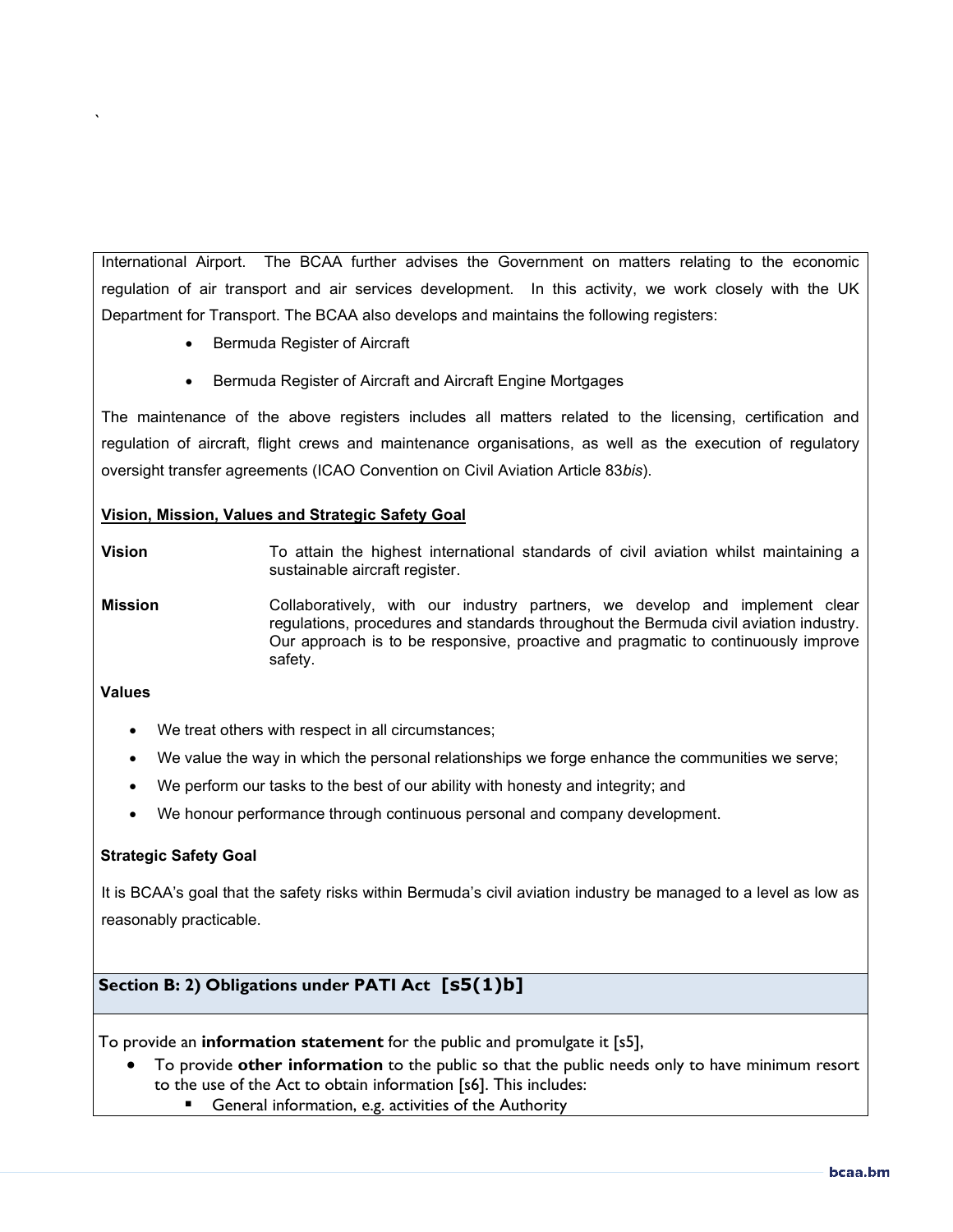- **Log of all information requests and their outcome**
- Quarterly expenditure (upon request) [s6(5)]
- Contracts valued at \$50,000 or more.
- To **respond to information requests** in a timely manner [s12-16]
- To **track information requests**, and provide this data to the Information Commissioner
- To respond to requests from the Information Commissioner [s9]
- To **amend personal information** held by the Authority that is wrong or misleading following a written request by the person to whom the information relates [s19]
- To conduct an **internal review** if formally requested [part 5]
- To give evidence for **review by the Information Commissioner** [part 6, 47(4)], or for **judicial review** [s49], if required
- To provide an **annual written report** to the Information Commissioner of the status of information requests [s58 (3)].
- **To do anything else as required** under the PATI Act and subsequent Regulations [s59, 60], including:
	- **Fees** for Requests for information
	- Management and maintenance of **records**
	- **Procedures** for administering the Act
- To **train staff and make arrangements** so as to facilitate compliance with the Act [s61]
- To **designate one of its officers** to be the person to whom requests are directed [s62]

# **Section C: Services and Programmes [s5(1)c]**

#### **Services**

`

The BCAA views its very high customer satisfaction level as a definite asset to its business as an offshore register. Very stringent checks and technical reviews are undertaken to ensure that aircraft are maintained and operated to the highest levels of safety. Owners of aircraft registered in Bermuda are always aware that their aircraft are registered in a jurisdiction that enjoys a very high international reputation. Our services can be summarised under the following areas:-

### **Aviation Safety**

This encompasses the airworthiness and operational safety of aircraft registered in Bermuda, including the licensing of flight crews and aircraft engineers and the certification of aircraft. The BCAA further licenses Bermuda's Air Traffic Controllers and regularly undertakes safety audits of the Department of Airport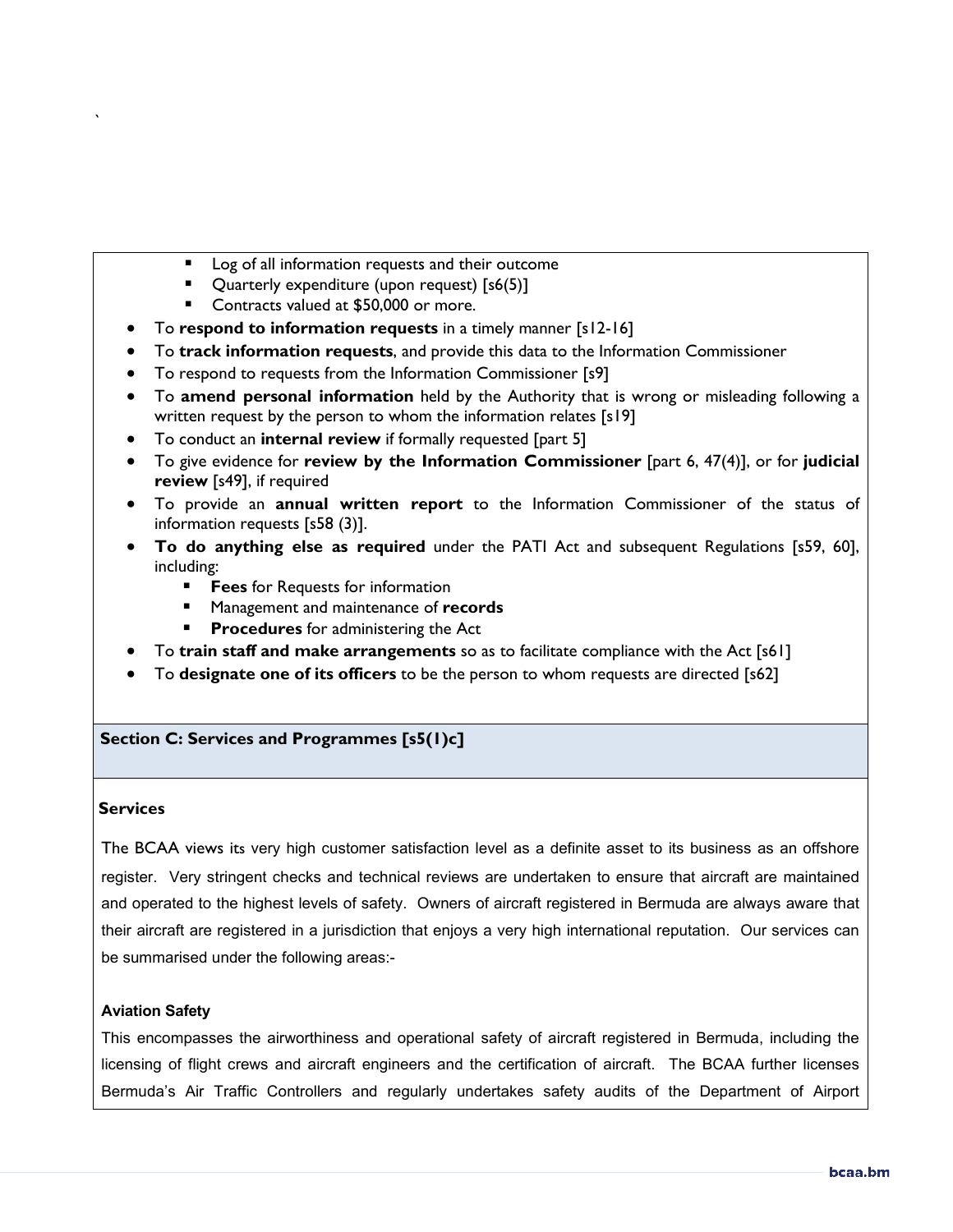Operations and its subcontractors, for compliance with international standards at the L.F. Wade International Airport. The areas audited include Air Traffic Control, Airport Rescue and Fire Fighting Services, Meteorology and Ground Electronics. Inspections are also carried out on the Airlines operating to Bermuda to ensure compliance with safe standards including the carriage of dangerous goods.

The BCAA is required to publish an annual Safety Plan, which can be found on our website [www.bcaa.bm.](http://www.bcaa.bm/)

#### **Airworthiness**

`

This service covers all regulatory functions related to the inspection of private and commercial transport aircraft, Aircraft Maintenance Engineer Licenses, Aircraft Maintenance Organisations and Continuing Airworthiness Maintenance Organisations, for compliance with safety standards. This section is also responsible for assessing foreign National Aviation Authorities in whose states and under whose control, Bermuda registered aircraft operate.

#### **Flight Operations**

Services provided include the regulation and inspection of private and commercial transport operations, including flight crews, for compliance with safety standards; conducting assessments of foreign National Aviation Authorities in whose states and under whose control, Bermuda registered aircraft operate; issuing flight crew licenses and license validations

#### **Registrations**

Services for Registrations relates to administration and management of the Bermuda Register of Aircraft; promoting the continued growth and establishing new markets for the Aircraft Register. Also included is the administration and promotion of the Bermuda Register of Aircraft and Aircraft Engine mortgages.

One of the ways we review the effectiveness of our service provision is by establishing, reviewing and measuring our outputs. These measures can be found in the Government of Bermuda's Approved Estimates of Revenue and Expenditure, which is published annually.

### **Fees:**

Our fee structure can be found on our website [www.bcaa.bm.](http://www.bcaa.bm/)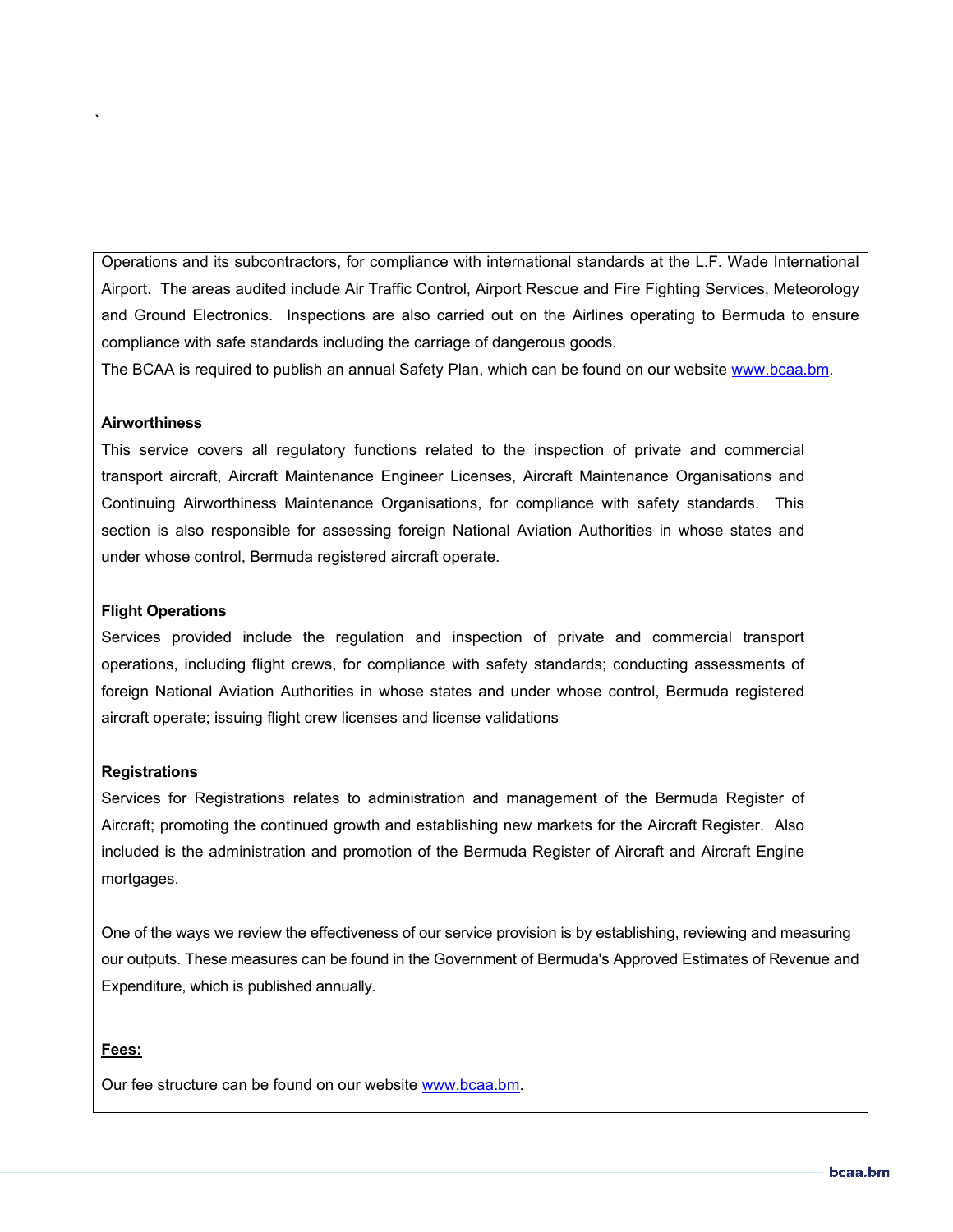# **Section D: Records and documents held [s5(1)d]**

#### Administration

`

- Legislation & Regulations
- Policies & Procedures
- Human Resources Records
- Accounting/Finance Records

### **Operations**

- Aircraft Registration Records
- Airworthiness Records
- Operations Records
- Safety Records

### **Section E: Administration (all public access) manuals [s5(1)e]**

- Safety Oversight Management System
- Aerodromes Manual
- Registration Procedures Manual
- Airworthiness Manual
- Flight Operations Manual
- Personnel Licensing Manual

# **Section F: Decision-making documents [s5(1)f]**

- Safety Plan which can be found on our website [www.bcaa.bm](http://www.bcaa.bm/)
- Business Plan
- Risk Profile

# **Section G: The Information officer [s5(1)g]**

**Information Officer (for PATI queries)** Tracy Marshall Office Manager [tlmarshall@bcaa.bm](mailto:tlmarshall@bcaa.bm) Tel: 441-299-8622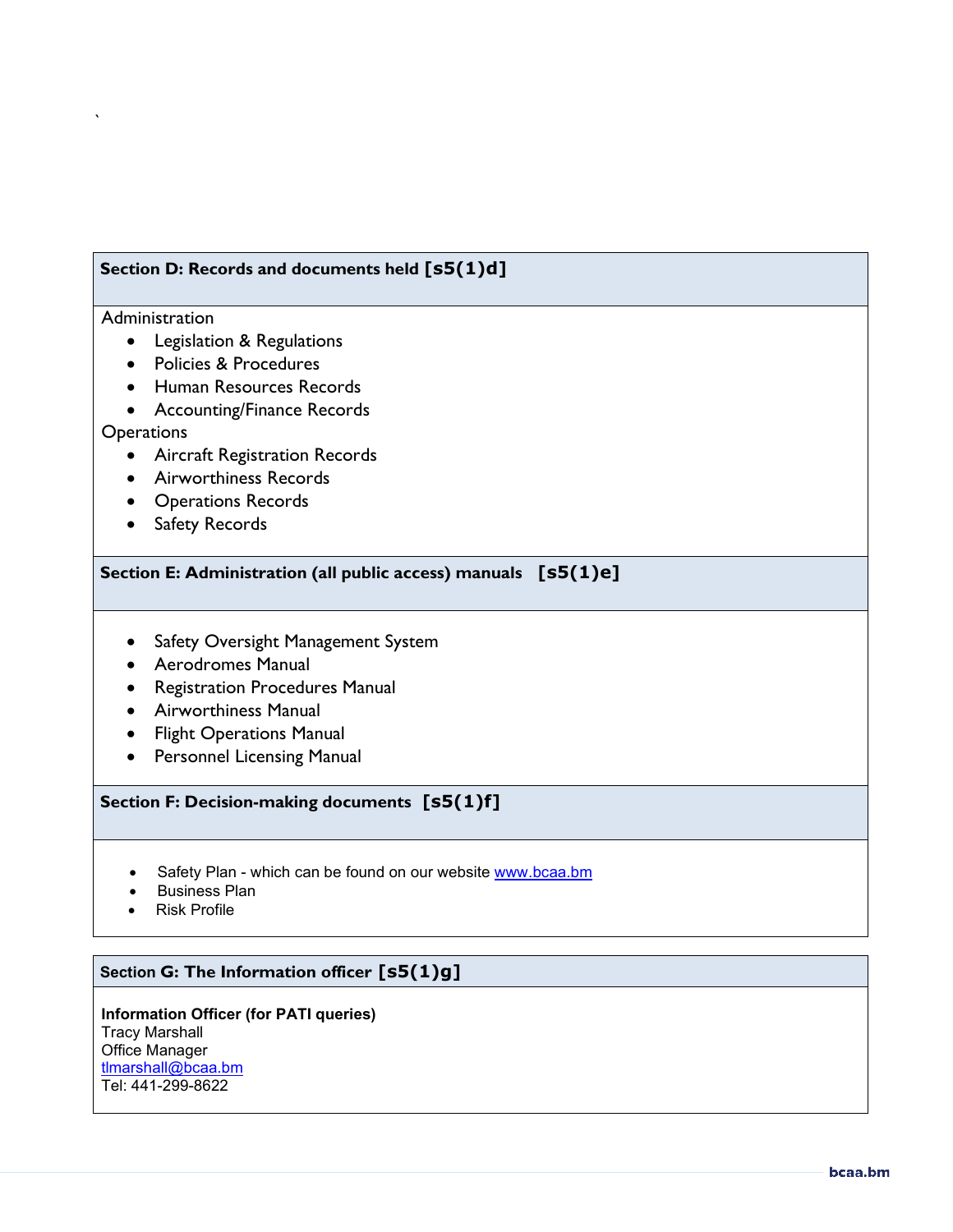# **Section H: Any Other Information [s5(1)h]**

The BCAA website, [www.bcaa.bm,](http://www.bcaa.bm/) provides up to date information to the public in relation to the services that we provide including notices to the public. Each section within the BCAA is highlighted and general information, including policies, fee schedules, guidance for registration and information around the regulatory framework, can all be found on the site.

BCAA can be contacted:

`

Bermuda Civil Aviation Authority Channel House, Suite 2 12 Longfield Road Southside, St. George's DD 03

P.O. Box GE 218 St. George's GE BX Bermuda

Tel: 441-293-1640 Fax: 441-293-2417

**Section I: Any Other Information To be Provided? [s5(1)i]**

**Section J: Information Statement: Copies and Updates [s5(2,3,4,5)]**

**Date Information Statement was updated:** January 2022

### **Locations of Information Statement:**

*Confirm copies of Information Statement are available at the following sites:* 

- Your principal office: Y
- The Bermuda National Library; Y
- The Bermuda Archives; Y
- Available electronically, Y